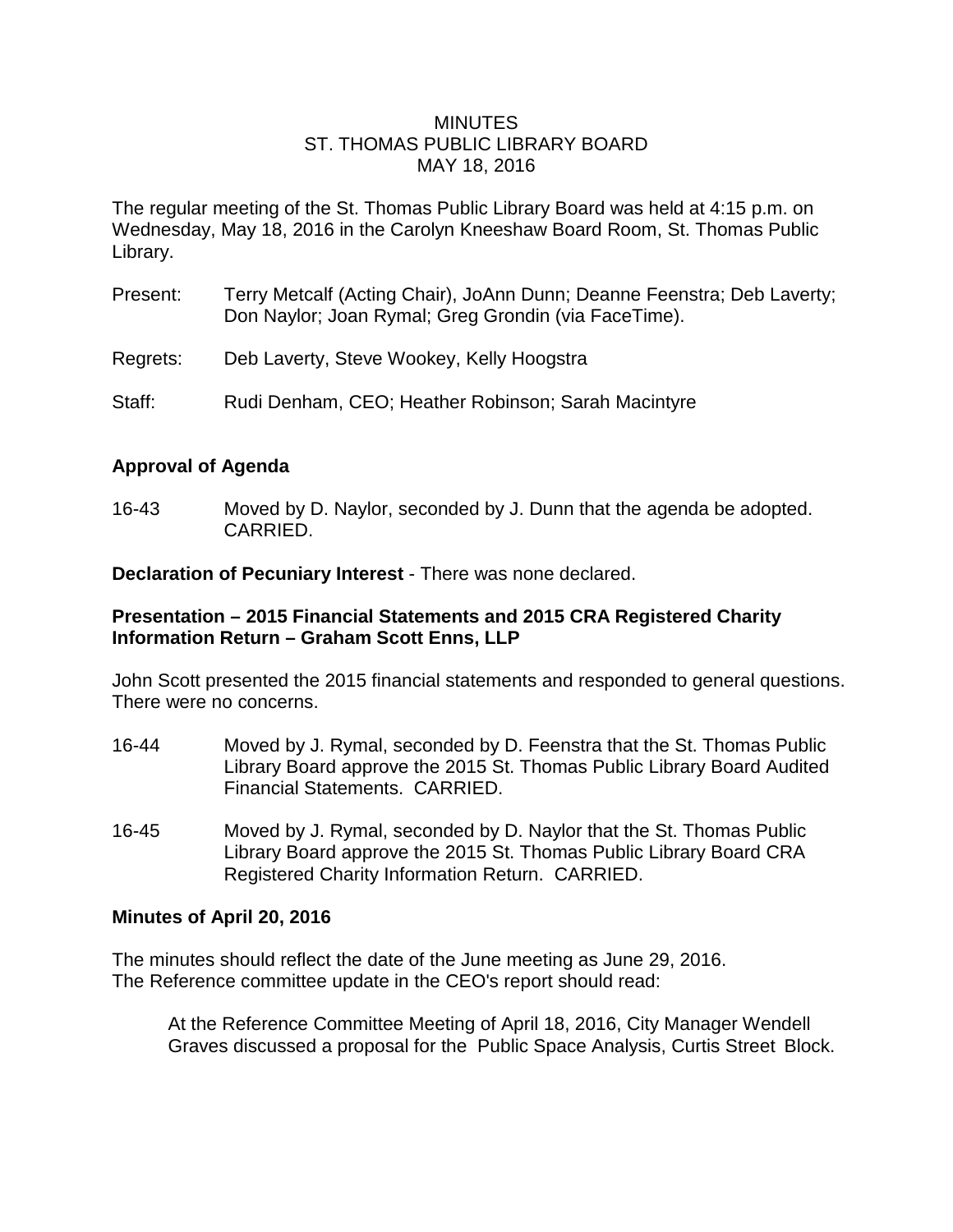16-46 Moved by J. Rymal, seconded by J. Dunn that the Minutes of the Meeting of April 20, 2016 be approved as amended. CARRIED.

# **Matters Arising from the Minutes** – There was none.

## **Reports - Staff**

CEO's Report - Received for information.

The CEO updated the Board on plans to take much of her remaining vacation during the summer months. No acting CEO will be appointed. Management staff will make any required decisions in the CEO's absence. She will leave contact information so she can be reached if necessary.

The CEO advised the Board that she, Terry Metcalf, Heather Robinson, and Sarah Macintyre, had met with Ron Koudys, who is both an urban Planner and Landscape Architect about the future of the Curtis street block. Further information to follow.

G. Grondin advised the Board that the former staff member in the photograph was Marg Stafford.

Library Activities Public Services Librarian Report - Received for information.

Systems and Public Services Librarian Report – Received for information.

Friends Liaison Report - May 2016 - Received for information.

The Board was informed that funding for the summer student position has been approved for the Friends.

Friends Book Sales Report – April 2016 - Received for information.

The Board questioned whether the total sales shown for the end of May included the April 30 book sales total. The Friends Liaison will clarify.

### **Reports - Standing Committees**

### Finance

16-47 Moved by J. Dunn, seconded by G. Grondin that the St. Thomas Public Library Board approve the Revenue and Expenditure Statement January to April 30, 2016. CARRIED.

Southern Ontario Library Service

SOLS Report - April 16, 2016 - Received for information

Report to SOLS - April 16, 2016 - Received for information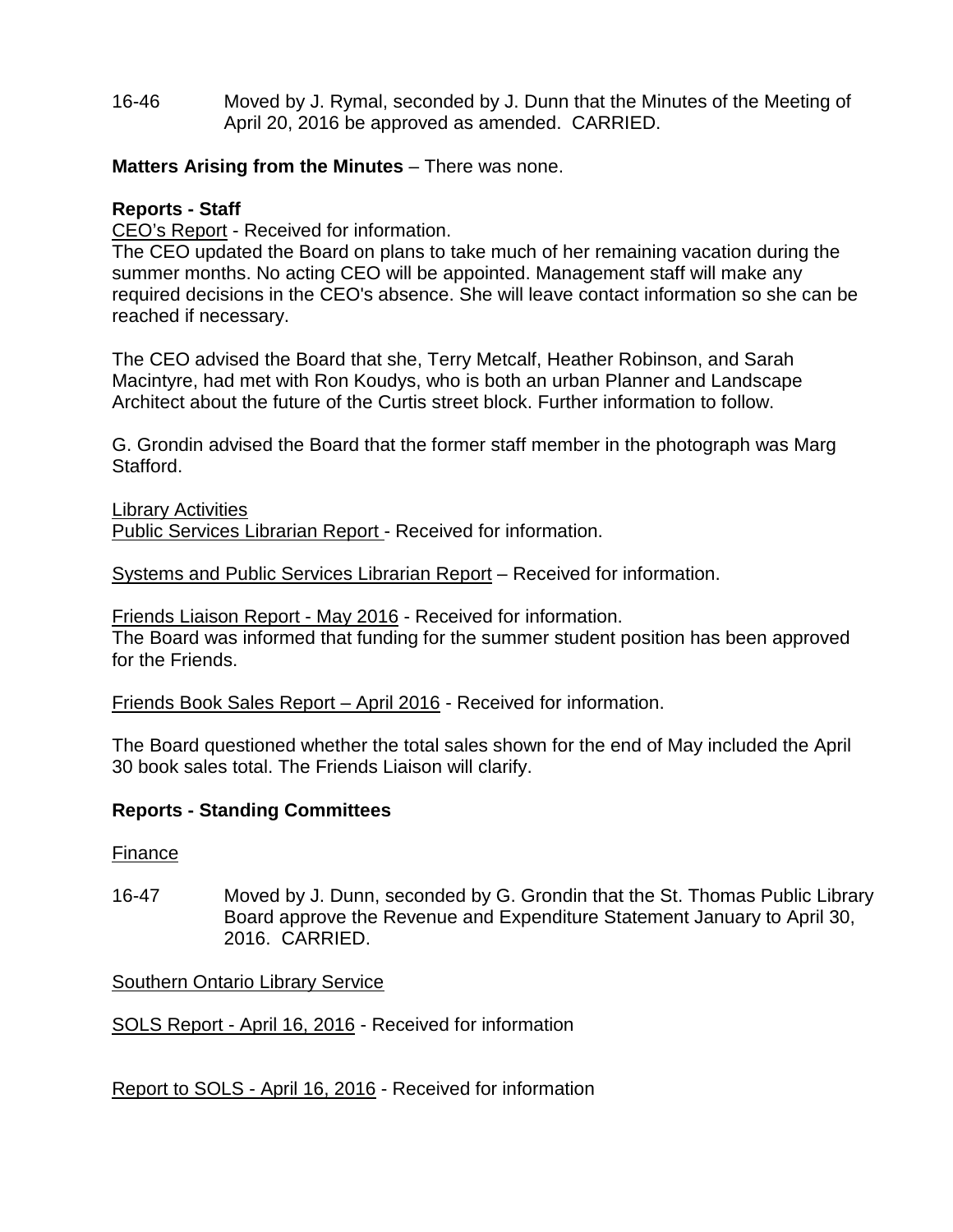#### Personnel

A committee composed of J. Rymal, D. Naylor, T. Metcalf and Greg Grondin are moving forward in the CEO replacement process, reviewing the job description and preparing the posting.

### Fundraising and Public Relations

Fundraising and Public Relations Committee Minutes - May 12, 2016 - Received for information

Fundraising Interest Group (F.R.I.G.) Report - Received for information

Federation of Ontario Public Libraries - Received for information

# **Correspondence**

Donna Roberson Re: Alma College International Alumnae Association - Received for information

Glenda Sikora - Re: Card of thanks for Board retirement gift - Received for information

### **Policies**

### Job Description - Caretaker 1

16-48 Moved by G. Grondin, seconded by D. Naylor that the St. Thomas Public Library Board approve the revised Caretaker 1 job description. CARRIED.

Job Description - Caretaker 2.

16-49 Moved by G. Grondin, seconded by D. Naylor that the St. Thomas Public Library Board approve the revised Caretaker 2 job description. CARRIED.

General Finance Policy

There was discussion on a line reading "Delete this paragraph". Line to be deleted.

16-50 Moved by J. Dunn, seconded by D. Feenstra that the St. Thomas Public Library Board approve the General Finance policy as amended. CARRIED.

### Sponsorship Policy

The Board recommended changes to the formatting fo the bullets, and that "terminate without notice" be added to the paragraph on sponsorship agreement.